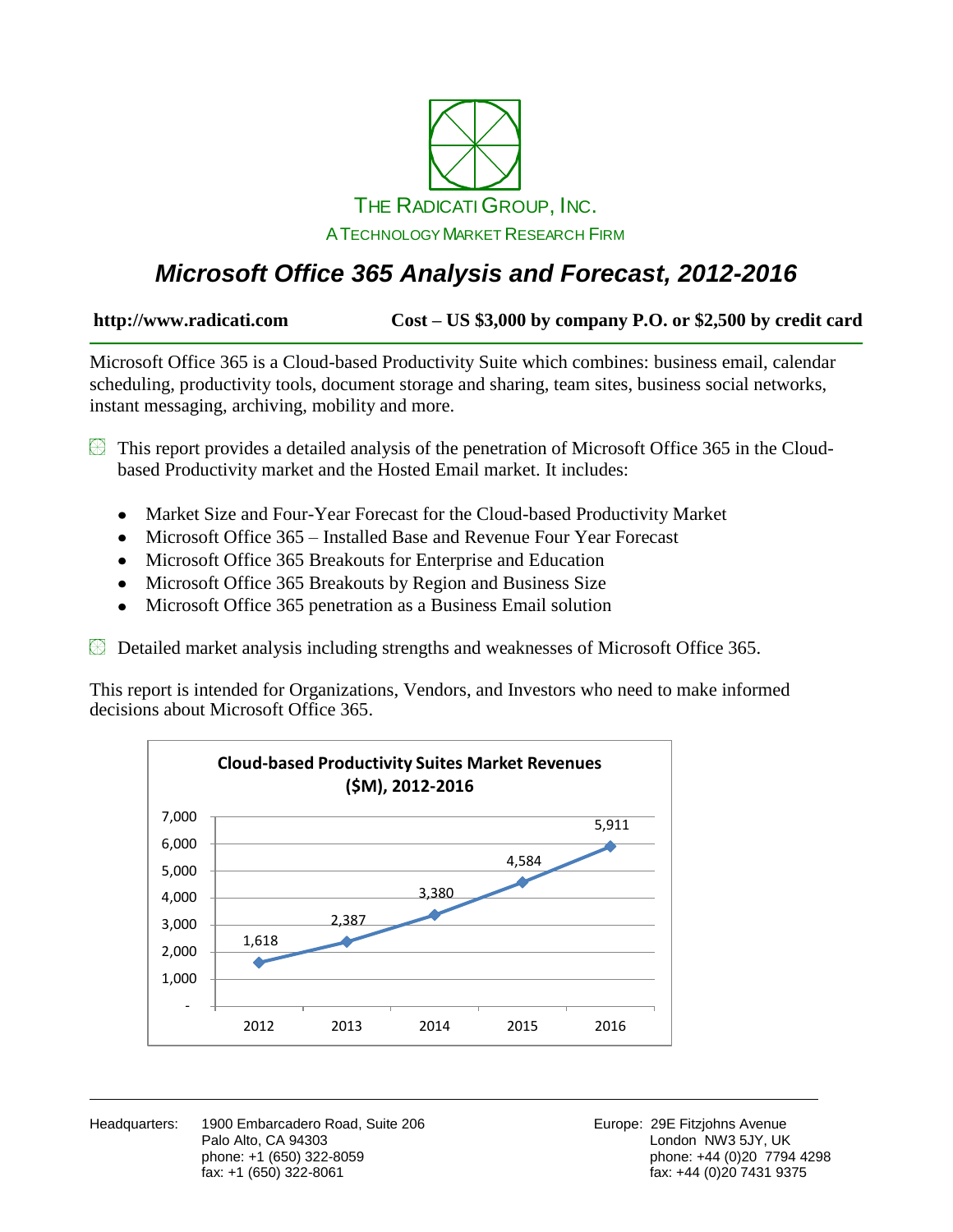## **TABLE OF CONTENTS**

| <b>CHAPTER ONE - MICROSOFT OFFICE 365 INSTALLED BASE AND</b>     |  |
|------------------------------------------------------------------|--|
|                                                                  |  |
|                                                                  |  |
|                                                                  |  |
|                                                                  |  |
| 1.4 CLOUD-BASED PRODUCTIVITY SUITES MARKET SIZE AND FORECAST  14 |  |
|                                                                  |  |
|                                                                  |  |
| 1.5.2 Microsoft Office 365 Enterprise vs. Education Breakout 17  |  |
|                                                                  |  |
|                                                                  |  |
|                                                                  |  |
|                                                                  |  |
|                                                                  |  |
|                                                                  |  |
|                                                                  |  |
| <b>CHAPTER TWO - MICROSOFT OFFICE 365 FUNCTIONALITY 31</b>       |  |
|                                                                  |  |
|                                                                  |  |
|                                                                  |  |
|                                                                  |  |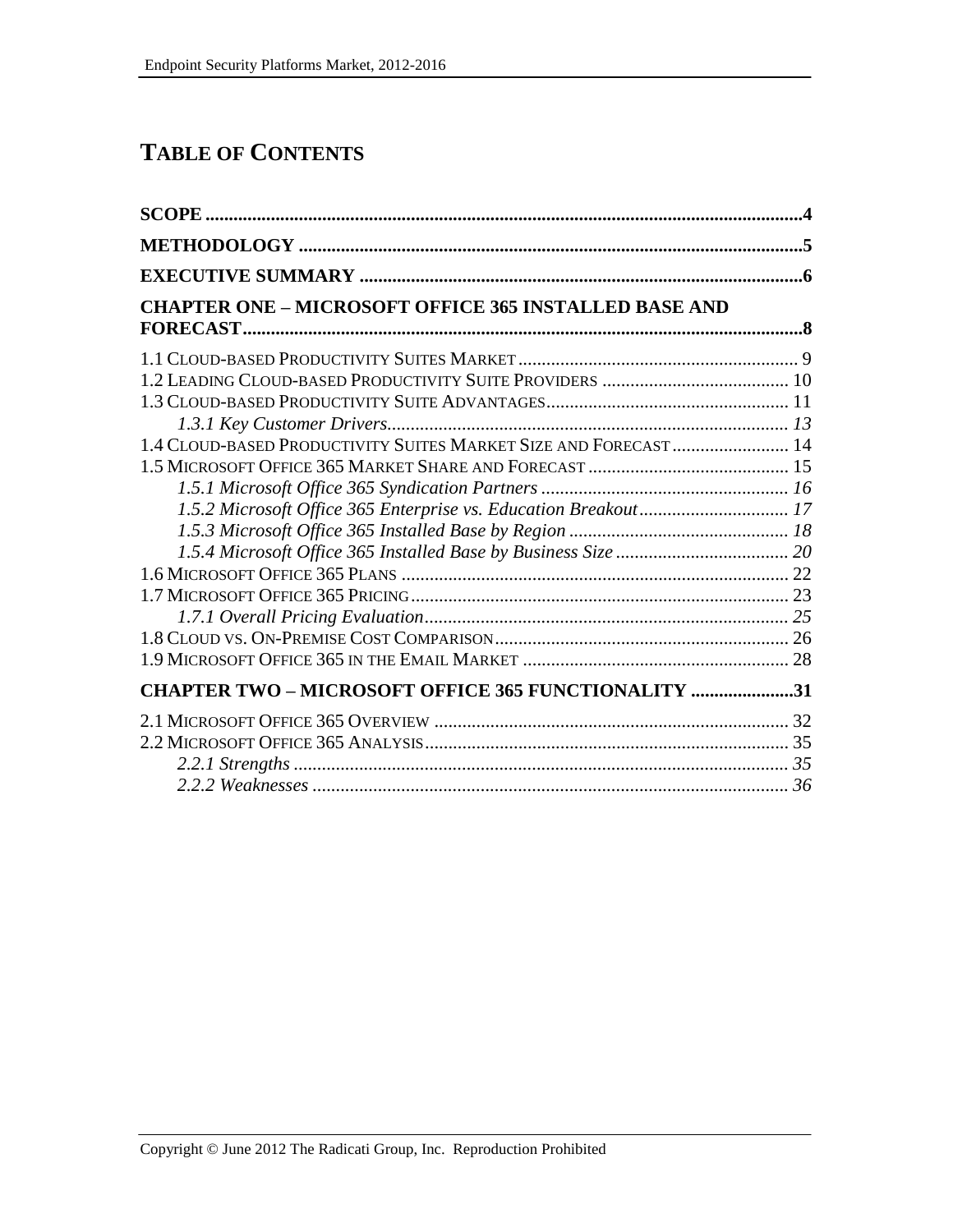# **LIST OF FIGURES**

### **LIST OF TABLES**

| TABLE 1: WORLDWIDE CLOUD-BASED PRODUCTIVITY SUITES PENETRATION, 2012-201614             |  |
|-----------------------------------------------------------------------------------------|--|
| TABLE 2: WORLDWIDE CLOUD-BASED PRODUCTIVITY SUITES INSTALLED BASE & REVENUE FORECAST,   |  |
|                                                                                         |  |
| TABLE 3: WORLDWIDE CLOUD-BASED PRODUCTIVITY SUITES INSTALLED BASE BREAKOUT, 2012-201615 |  |
|                                                                                         |  |
|                                                                                         |  |
| TABLE 6: MICROSOFT OFFICE 365 INSTALLED BASE BREAKOUT BY REGION, 2012-2016 18           |  |
| TABLE 7: MICROSOFT OFFICE 365 INSTALLED BASE BREAKOUT BY BUSINESS SIZE, 2012-2016 21    |  |
| TABLE 8: AVERAGE COSTS OF ON-PREMISES PRODUCTIVITY SUITE DEPLOYMENTS, 2012 26           |  |
| TABLE 9: AVERAGE COSTS OF CLOUD-BASED PRODUCTIVITY SUITE DEPLOYMENT, 2012 27            |  |